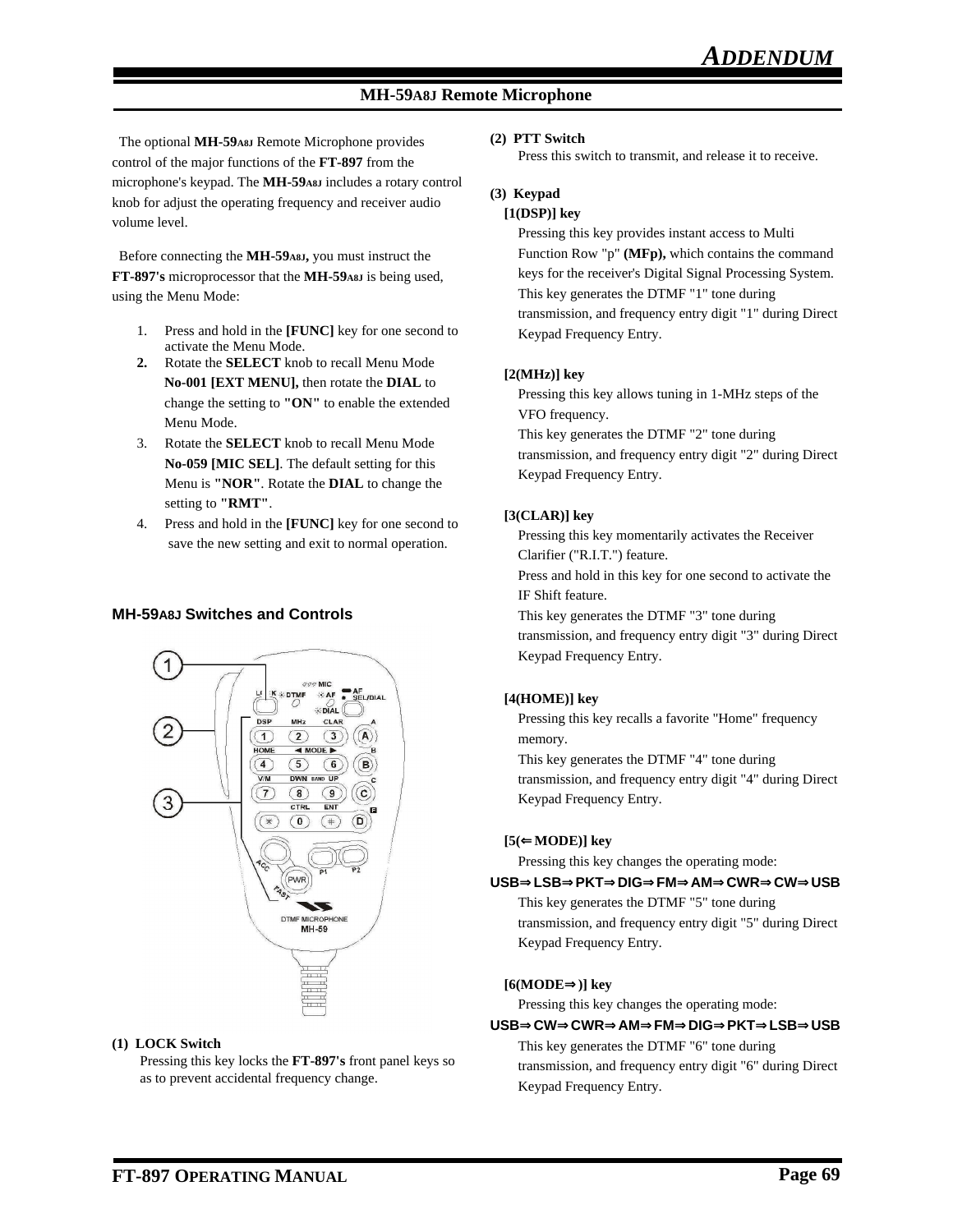# **MH-59A8J Remote Microphone (continued)**



#### **(3) Keypad (continued)**

#### **[7(V/M)] key**

Pressing this key switches frequency control between the VFO and Memory Systems.

This key generates the DTMF "7" tone during

transmission, and frequency entry digit "7" during Direct Keypad Frequency Entry.

# **[8(DWN BAND)] key**

Pressing this key causes the frequency to be moved down by one frequency band:

# **1.8MHz**⇒**430MHz**⇒**144MHz**⇒**108MHz**⇒**88MHz**⇒ **50MHz**⇒**28MHz**⇒**24MHz**⇒**21MHz**⇒**18MHz**⇒**15MHz**⇒

# **14MHz**⇒**10MHz**⇒**7MHz**⇒**5MHz**⇒**3.5MHz**⇒**1.8MHz**

This key generates the DTMF "8" tone during transmission, and frequency entry digit "8" during Direct Keypad Frequency Entry.

# **[9(BAND UP)] key**

Pressing this key causes the frequency to be moved up by one frequency band:

# **1.8MHz**⇒**3.5MHz**⇒**5MHz**⇒**7MHz**⇒**10MHz**⇒**14MHz**⇒ **15MHz**⇒**18MHz**⇒**21MHz**⇒**24MHz**⇒**28MHz**⇒**50MHz**⇒ **88MHz**⇒**108MHz**⇒**144MHz**⇒**430MHz**⇒**1.8MHz**

This key generates the DTMF "9" tone during transmission, and frequency entry digit "9" during Direct Keypad Frequency Entry.

#### **[\*] key**

This key generates the DTMF "F(\*)" tone during transmission.

### **[O(CTRL)] key**

This key generates the DTMF "0" tone during transmission, and frequency entry digit "0" during Direct Keypad Frequency Entry.

# **[ENT(#)] key**

Press this key for Direct Keypad Frequency Entry: To enter 14.25000 MHz, press:

# **[ENT]**⇒**[1]** ⇒ **[4]** ⇒ **[D(point)]** ⇒ **[2]** ⇒ **[5]** ⇒ **[ENT]**

To enter 0.95000 MHz, press:

# **[ENT]** ⇒ **[D(point)]** ⇒ **[9]** ⇒ **[5]** ⇒ **[ENT]**

You may recall a memory channel, as well; To recall memory channel 001, press:

 $[ENT] \Rightarrow [1] \Rightarrow [^*]$ 

To recall memory channel 125, press:

#### $[ENT] \Rightarrow [1] \Rightarrow [2] \Rightarrow [5] \Rightarrow [^*]$

This key generates the DTMF "E (#)" tone during transmission.

# **[A] key**

This key emulates the function of the **FT-897**'s front panel **[A]** key. This key generates the DTMF "A" tone during transmission.

# **[B] key**

This key emulates the function of the **FT-897**'s front panel **[B]** key. This key generates the DTMF "B" tone during transmission.

# **[C] key**

This key emulates the function of the **FT-897**'s front panel **[C]** key. This key generates the DTMF "C" tone during transmission.

# **[D(F)] key**

Press this key momentarily to enable the changing of the function of the Multi Function keys ([A], [B], and [C]) by the SELECT knob.

Press and hold in this key for one second to activate the "Menu" mode.

This key generates the DTMF "D" tone during transmission, and frequency entry digit "point" during Direct Keypad Frequency Entry.